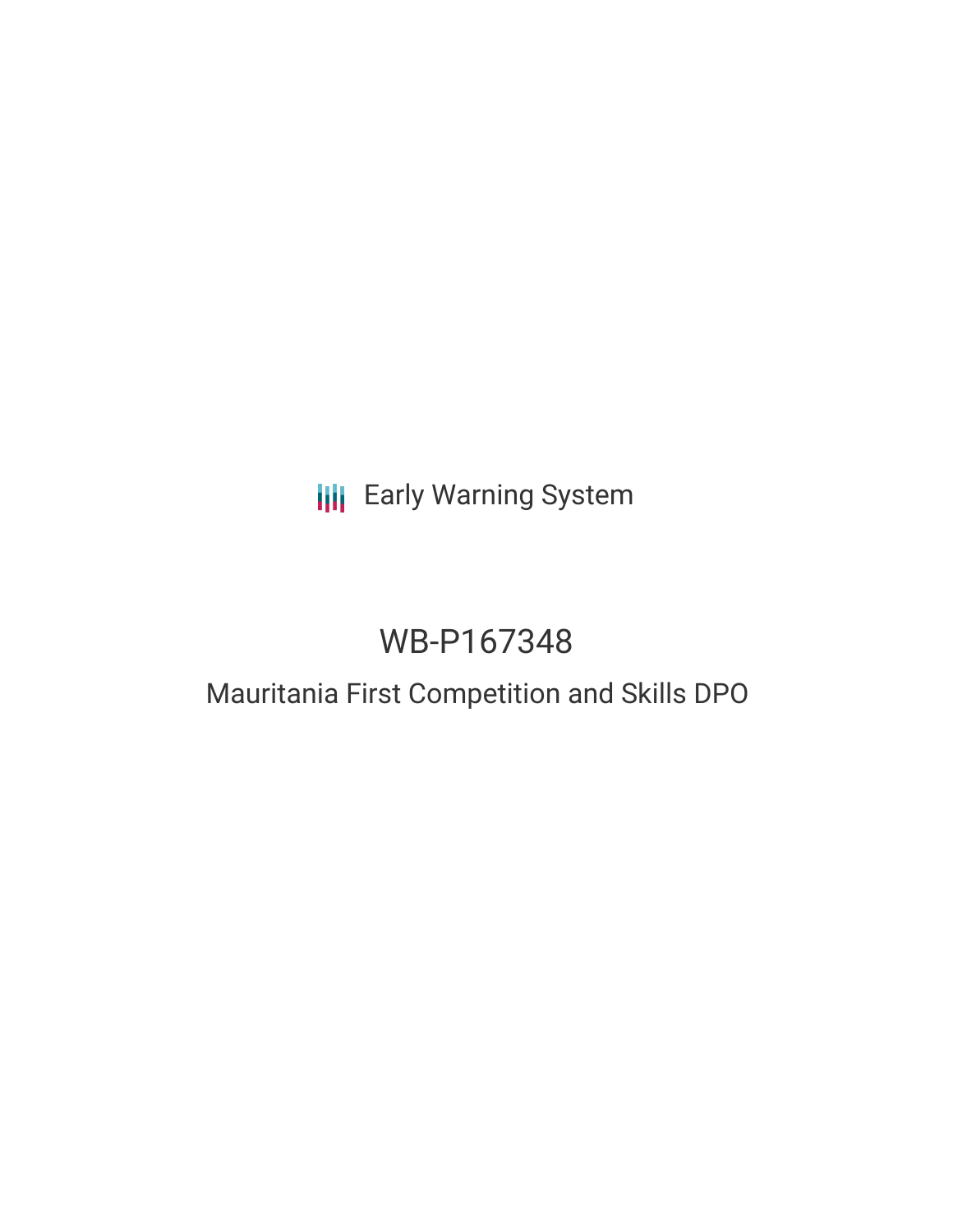

#### **Quick Facts**

| <b>Countries</b>               | Mauritania                                               |
|--------------------------------|----------------------------------------------------------|
| <b>Financial Institutions</b>  | World Bank (WB)                                          |
| <b>Status</b>                  | Proposed                                                 |
| <b>Bank Risk Rating</b>        | U                                                        |
| <b>Voting Date</b>             | 2019-04-23                                               |
| <b>Borrower</b>                | Government of Mauritania                                 |
| <b>Sectors</b>                 | Communications, Education and Health, Industry and Trade |
| <b>Investment Type(s)</b>      | Grant                                                    |
| <b>Investment Amount (USD)</b> | \$30.00 million                                          |
| <b>Project Cost (USD)</b>      | $$30.00$ million                                         |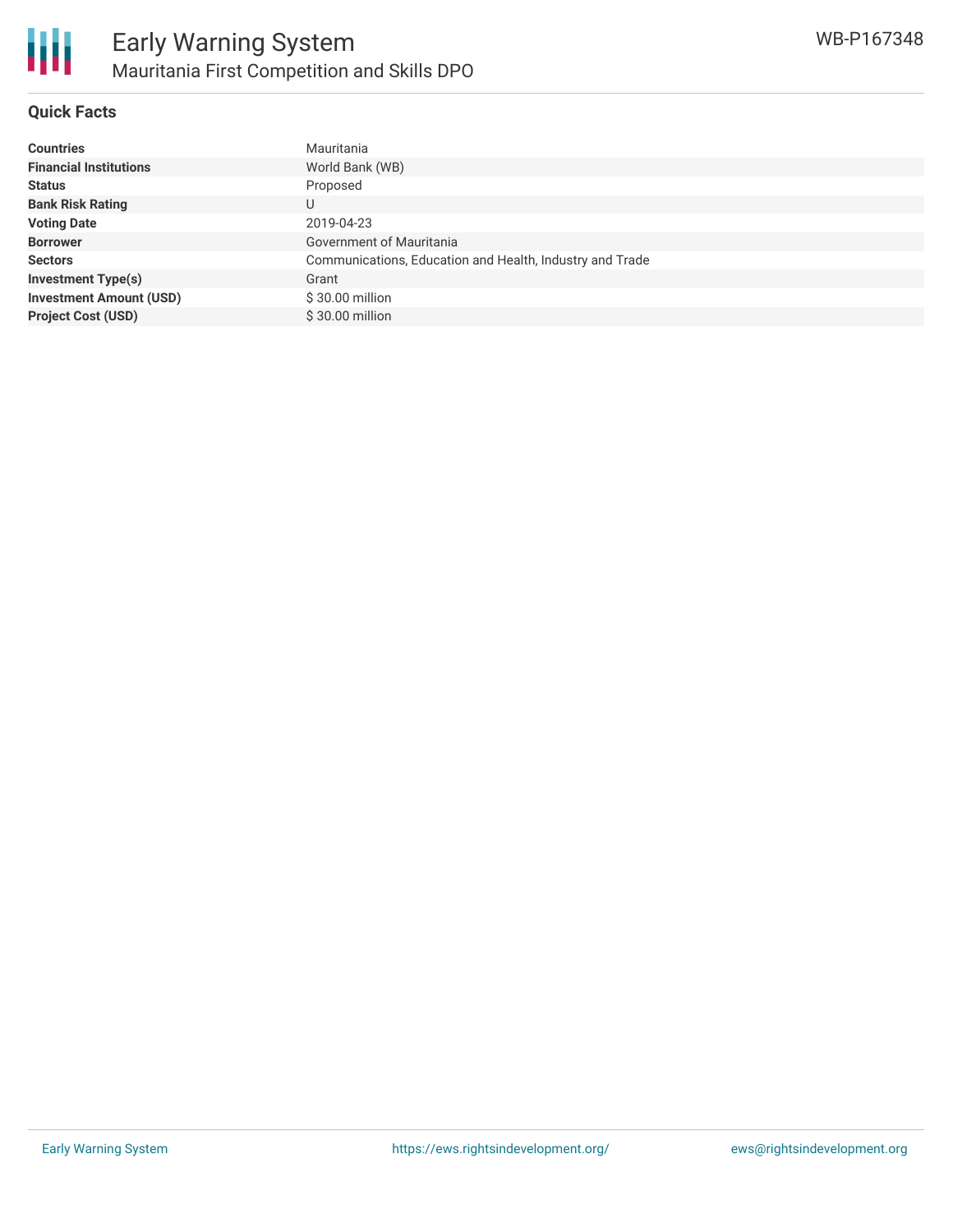#### **Project Description**

The series is designed to support the Islamic Republic of Mauritania in building the foundations for a faster and more sustainable private sector-led growth through modernizing the commercial justice and registry services, removing the barriers to investment and competition in the internet broadband market, and improving the quality and relevance of skills provided by the national education and training systems.

The program supported by the DPO series is articulated around three pillars:

- 1. Pillar 1 supports the modernization of business rights through reforms in commercial justice and commercial registry. This pillar focuses on strengthening access of economic agents to an efficient and transparent commercial justice system and to reliable information on companies and assets.
- 2. Pillar 2 supports reforms for removing barriers to investment and competition in the internet broadband market, and facilitating equitable access to ICT services. Reforms aims to i) open the internet retail and wholesale markets up for competition and for new entrants, ii) promote access to the dominant operators' essential infrastructure and reduces the costs for companies to deploy digital infrastructure, and iii) boost sustainable financing for ICT projects in underserved areas, especially rural ones. Boosting competition in the sector enables the provision of low-cost, high quality access to the population for these services.
- 3. Pillar 3 supports improving the quality and relevance of skills provided by the national education and training systems through reforms to teachers' management and to labor market-oriented vocational training. This pillar tackles reforms to improve teachers' training and competence, recruitment systems, and effective deployment.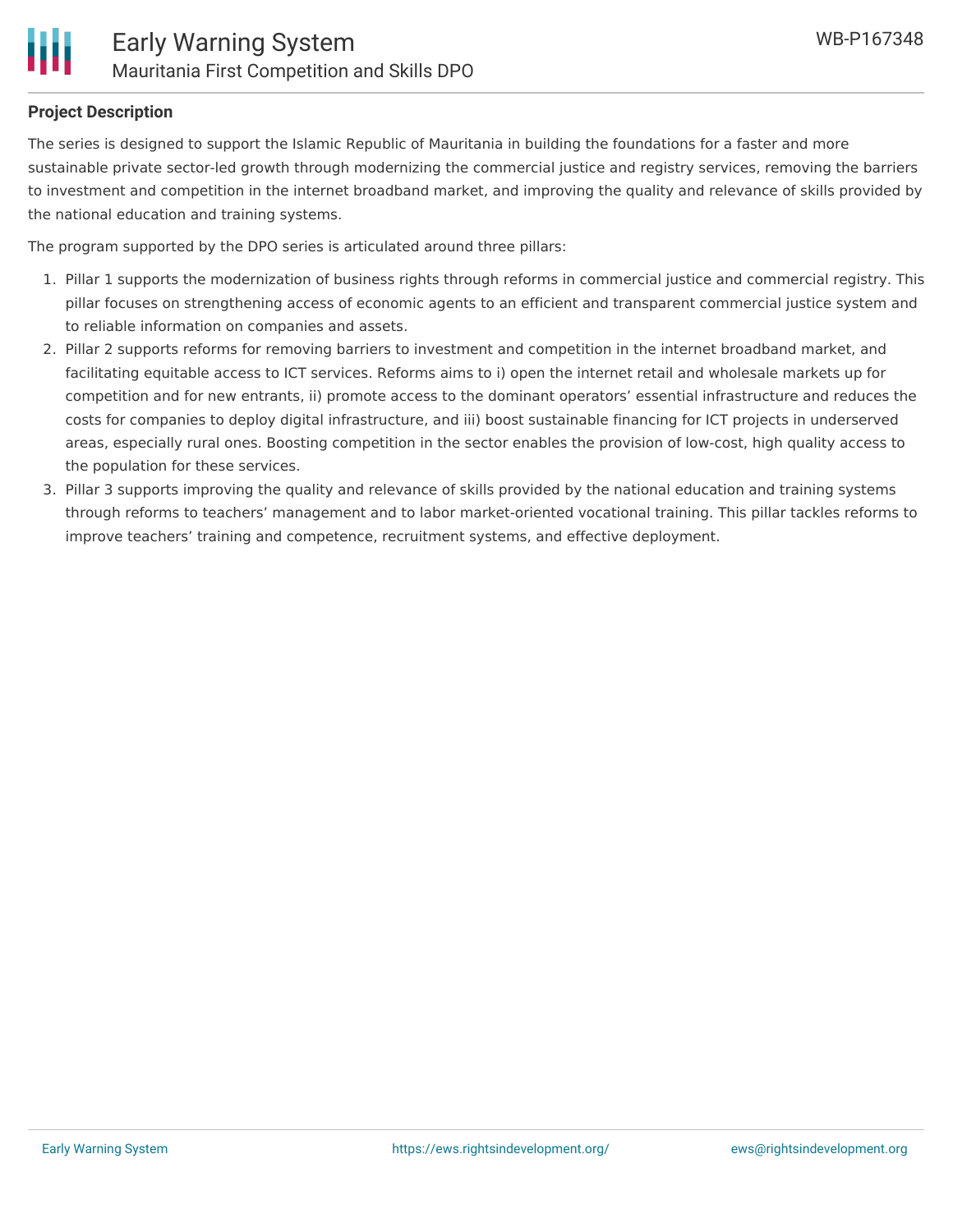

#### **Investment Description**

World Bank (WB)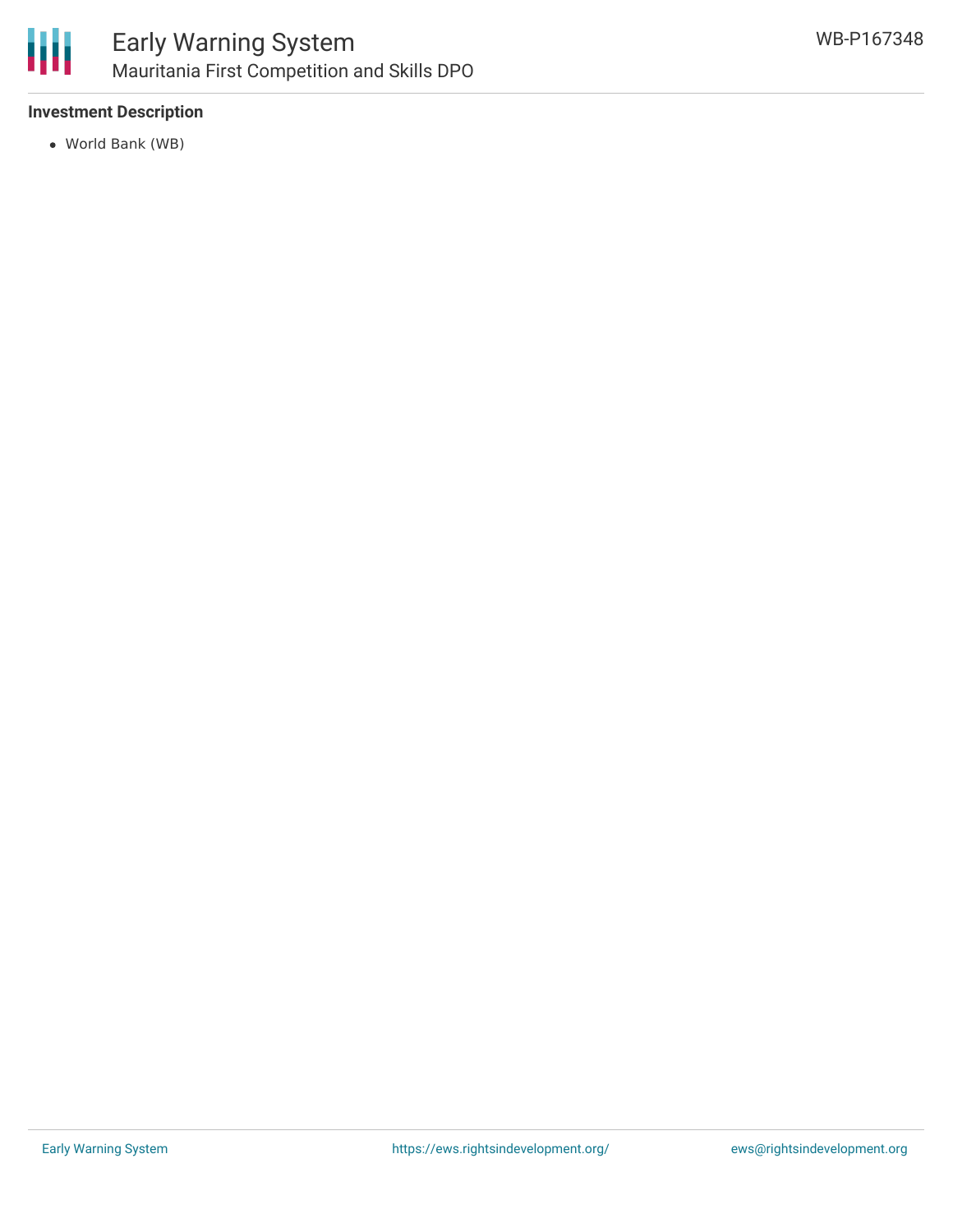

#### **Contact Information**

**World Bank:** Wael Mansour, El Hadramy Oubeid Senior Economist

**Borrower:** Ministry of Economy and Finance Abass Sylla Director General of Public Investment and International Coop [aysylla@yahoo.fr](mailto:aysylla@yahoo.fr)

#### **Implementing Agency:**

Ministry of Economy and Finance Abass Sylla Director General of Public Investment and International Coop [aysylla@yahoo.fr](mailto:aysylla@yahoo.fr)

#### **ACCOUNTABILITY MECHANISM OF WORLD BANK**

The World Bank Inspection Panel is the independent complaint mechanism and fact-finding body for people who believe they are likely to be, or have been, adversely affected by a World Bank-financed project. If you submit a complaint to the Inspection Panel, they may investigate to assess whether the World Bank is following its own policies and procedures for preventing harm to people or the environment. You can contact the Inspection Panel or submit a complaint by emailing ipanel@worldbank.org. You can learn more about the Inspection Panel and how to file a complaint at: http://ewebapps.worldbank.org/apps/ip/Pages/Home.aspx.